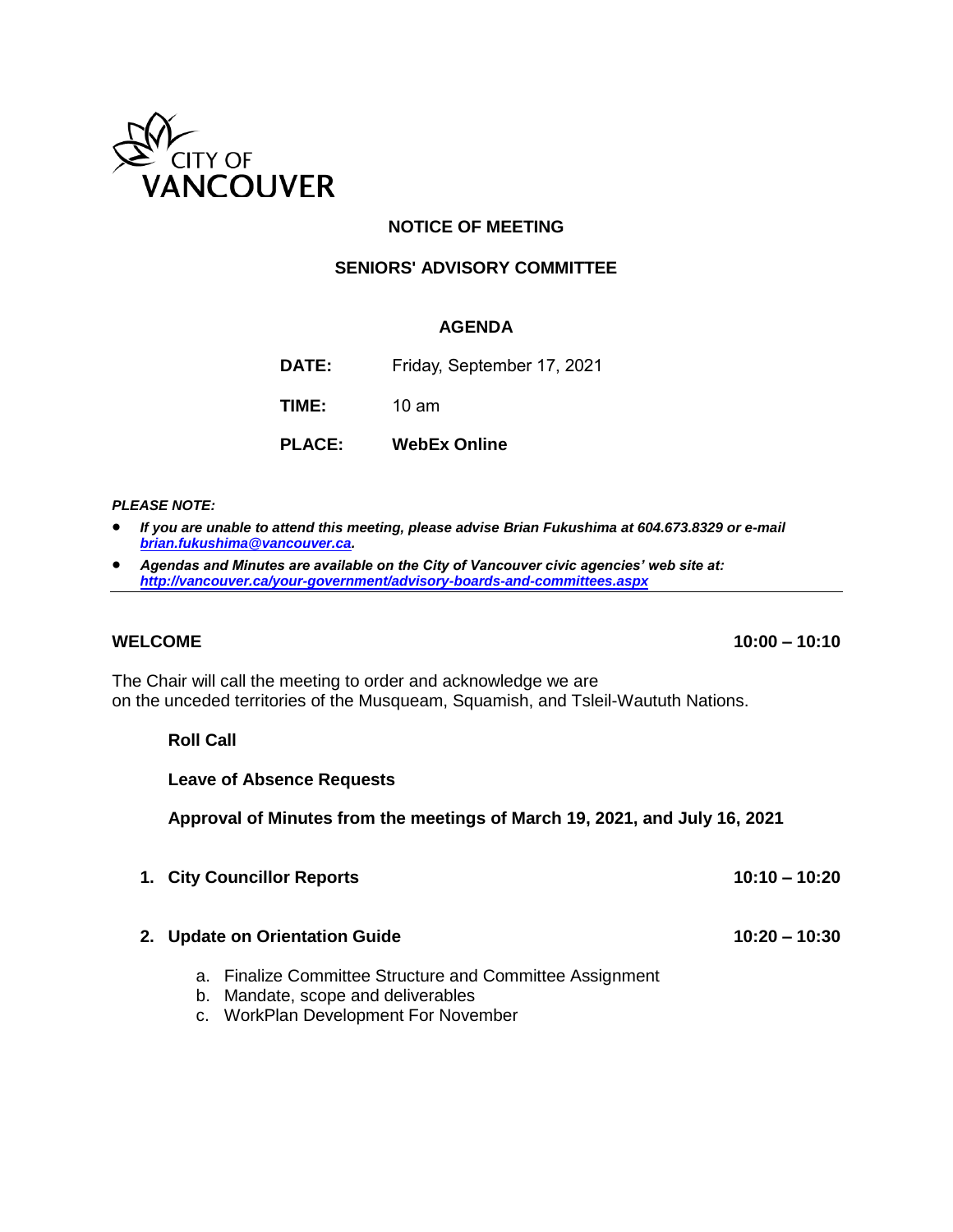#### **3. Confirmation of status of City Staff Requests and Approval of Actions To-date 10:30 – 10:45**

- a. City Department Presentation Requests Proposed Form Accessibility Task Force
- b. Climate Emergency and Parking
- c. Lighting Update

#### **4. Housekeeping Motions – Internal SAC Operations (Draft Motions – see Appendices) 10:45 – 10:55**

- I. Motion 1 Appointment of Linda Johnston and Marc White as co-chairs of SAC
- II. Motion 2 Establishment of the Seniors' Advisory Committee Executive **Committee**
- III. Motion 3 Establishment of Core Subcommittees
- IV. Motion 4. To adopt a robust evidence-informed framework to guide Seniors' Advisory Committee for the current term of office.

## **5. Motions To Council 10:55 – 11:15**

- i. Motion 5. To have the City of Vancouver create a dedicated planning capability for seniors and older adults
- ii. Motion 6. Protecting seniors housing by expanding "SAFER" eligibility and increasing benefits more congruent with the City of Vancouver rental market
- iii. Motion 7. Declaration of October 1st, 2021 International Day of Older Persons and Elders
- iv. Motion 8. Authorizing Marc White or alternate to speak to city staff: Vancouver Plan Update (July 21)

## **6. Subcommittee Quick Updates 11:15 – 11:25**

### **7. Education Activities for Approval in Principle 11:25 – 11:45**

- a. Research Update on Identification and Support for Vulnerable Seniors
- b. Planning our future together series City of Richmond
- c. Creating Innovative Neighbourhood-based Campus of Care In Collaboration with United Way and False Creek South Neighbourhood Association
- d. Potential Actions to Improve Housing Affordability for Seniors and their Families
- e. Dr. Eman Hassan, ED BC Centre for Hospice Palliative Care- Compassionate **Communities**
- f. Dr. Barb Pesut- Co-Founder Nav CARE- Aging in Place

## **8. City Staff Liaison Updates 11:45 – 11:50**